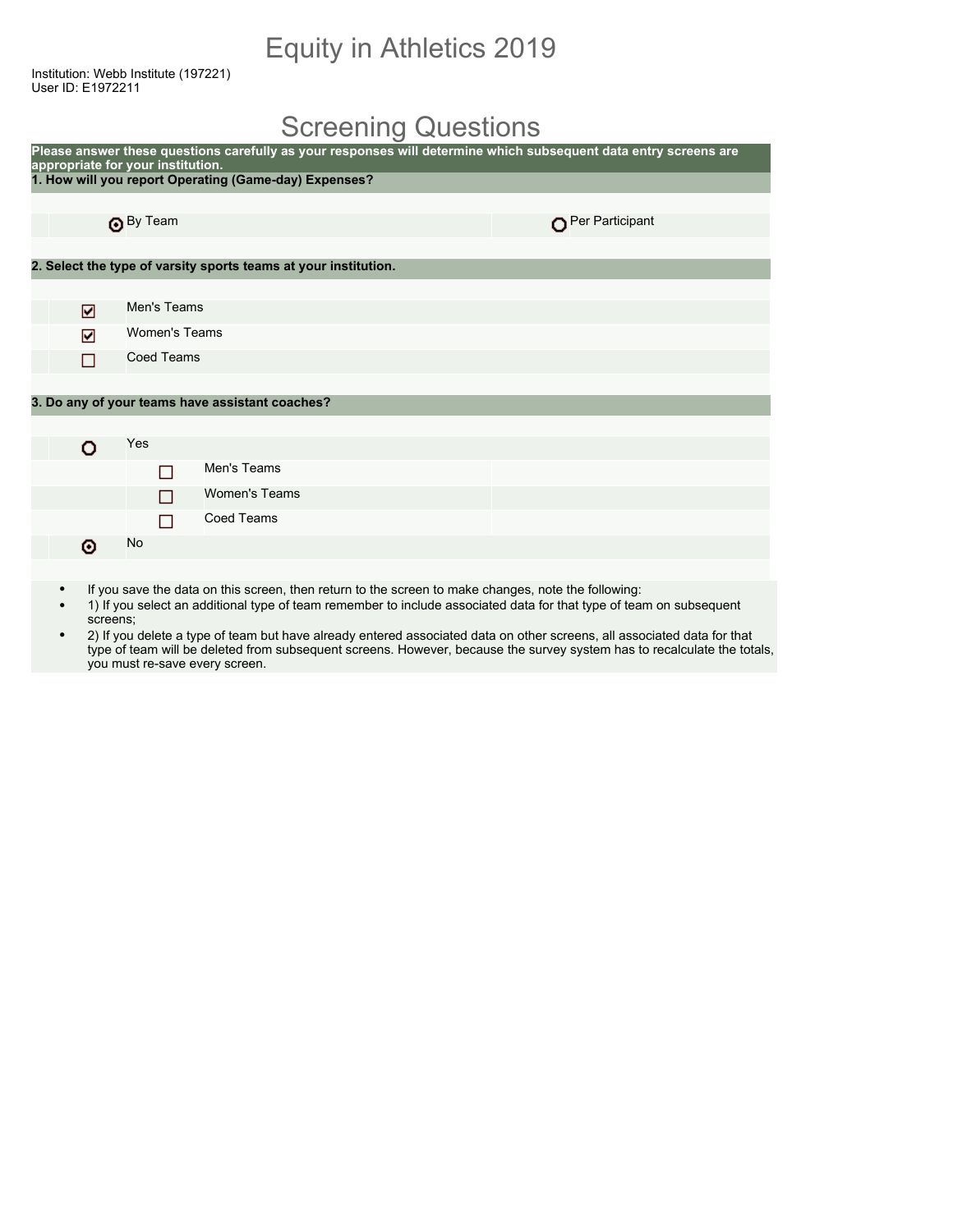### Sports Selection - Men's and Women's Teams

| Select the varsity sports teams at your institution. |            |                                                      |       |                |
|------------------------------------------------------|------------|------------------------------------------------------|-------|----------------|
| <b>Sport</b><br>Archery                              | Men's<br>▛ | <b>Women'sSport</b><br><b>Badminton</b>              | Men's | <b>Women's</b> |
| Baseball                                             |            | <b>Basketball</b>                                    |       |                |
|                                                      | П          |                                                      | ☑     | ☑              |
| <b>Beach Volleyball</b>                              | ■          | <b>Bowling</b><br>П                                  | □     | П              |
| <b>Cross Country</b>                                 | $\Box$     | Diving<br>П                                          | П     | П              |
| Equestrian                                           | П          | Fencing                                              |       | П              |
| <b>Field Hockey</b>                                  |            | Football<br>П                                        | П     |                |
| Golf                                                 | П          | Gymnastics                                           |       | □              |
| Ice Hockey                                           | П          | Lacrosse<br>П                                        | П     | □              |
| Rifle                                                | ▛          | Rodeo<br>П                                           |       | $\Box$         |
| Rowing                                               | П          | Sailing<br>П                                         | ☑     | $\Box$         |
| Skiing                                               | П          | Soccer<br>П                                          | ☑     | П              |
| Softball                                             |            | Squash<br>П                                          | П     | □              |
| Swimming                                             | П          | Swimming and Diving (combined)<br>П                  | П     | □              |
| Synchronized Swimming                                |            | <b>Table Tennis</b><br>П                             | П     | □              |
| <b>Team Handball</b>                                 | П          | Tennis                                               | ☑     | ☑              |
| Track and Field (Indoor)                             | П          | Track and Field (Outdoor)                            | П     | □              |
| Track and Field and Cross Country<br>(combined)      | П          | Volleyball<br>П                                      | ☑     | П              |
| <b>Water Polo</b>                                    | П          | Weight Lifting<br>П                                  | П     | П              |
| Wrestling                                            | ▛          | Other Sports (Specify sports in<br>the caveat box.)* |       | П              |

#### CAVEAT

The caveat on this screen is for internal use and does not appear on the EADA Dissemination Website (public site). If you want information to appear on the public site, enter it on the Athletic Participation screen.

**\*** If you indicated in the caveat box that your other sports are Dancing and/or Cheerleading, please specify in the caveat box that these are competitive varsity teams (i.e., not pep squads).

- If you save the data on this screen, then return to the screen to make changes, note the following:
- 1) If you select an additional team remember to include associated data for that sport on subsequent screens;
- 2) If you delete a sport but have already entered associated data on other screens, all associated data for that sport will be deleted from subsequent screens. However, because the survey system has to recalculate the totals, you must resave every screen.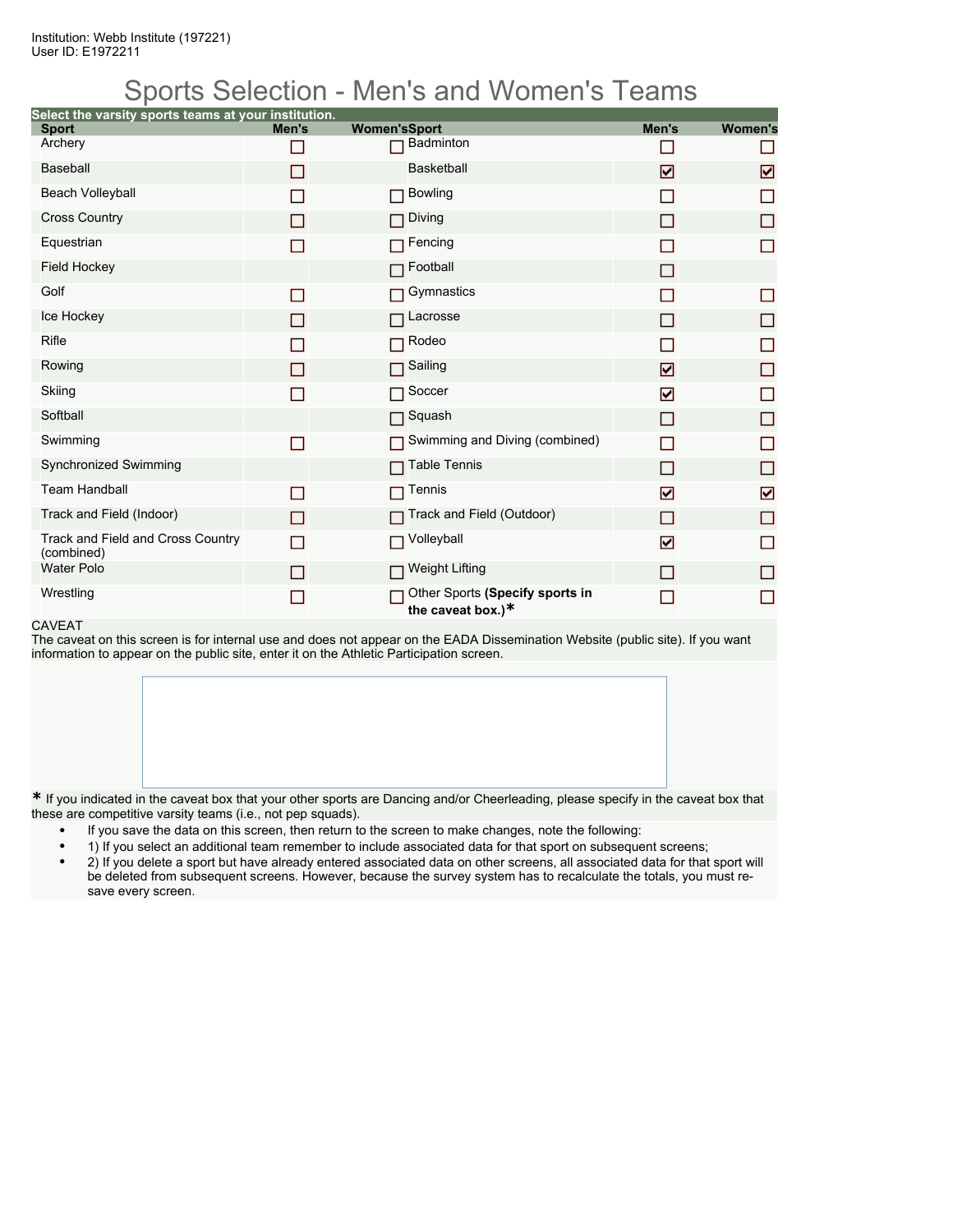### Athletics Participation - Men's and Women's Teams

**Enter the number of participants as of the day of the first scheduled contest.**

| <b>Varsity Teams</b>                                                                                                                                                | <b>Men's Teams</b> | <b>Women's Teams</b> |
|---------------------------------------------------------------------------------------------------------------------------------------------------------------------|--------------------|----------------------|
| <b>Basketball</b>                                                                                                                                                   | 15                 | 10                   |
| Sailing                                                                                                                                                             | 16                 |                      |
| Soccer                                                                                                                                                              | 15                 |                      |
| Tennis                                                                                                                                                              | 12                 | 8                    |
| Volleyball                                                                                                                                                          | 18                 |                      |
| Total Participants Men's and Women's Teams                                                                                                                          | 76                 | 18                   |
| Unduplicated Count of Participants<br>(This is a head count. If an individual participates on more than one<br>team, count that individual only once on this line.) | 40                 | 10                   |

#### CAVEAT

(For each men's or women's team that includes opposite sex participants, specify the number of male and the number of female students on that team in this caveat box. This does not apply for coed teams. Additionally, provide any other clarifying information here.)

If you save the data on this screen, then return to the screen to make changes, please note you must re-save every screen because the survey system has to recalculate the totals.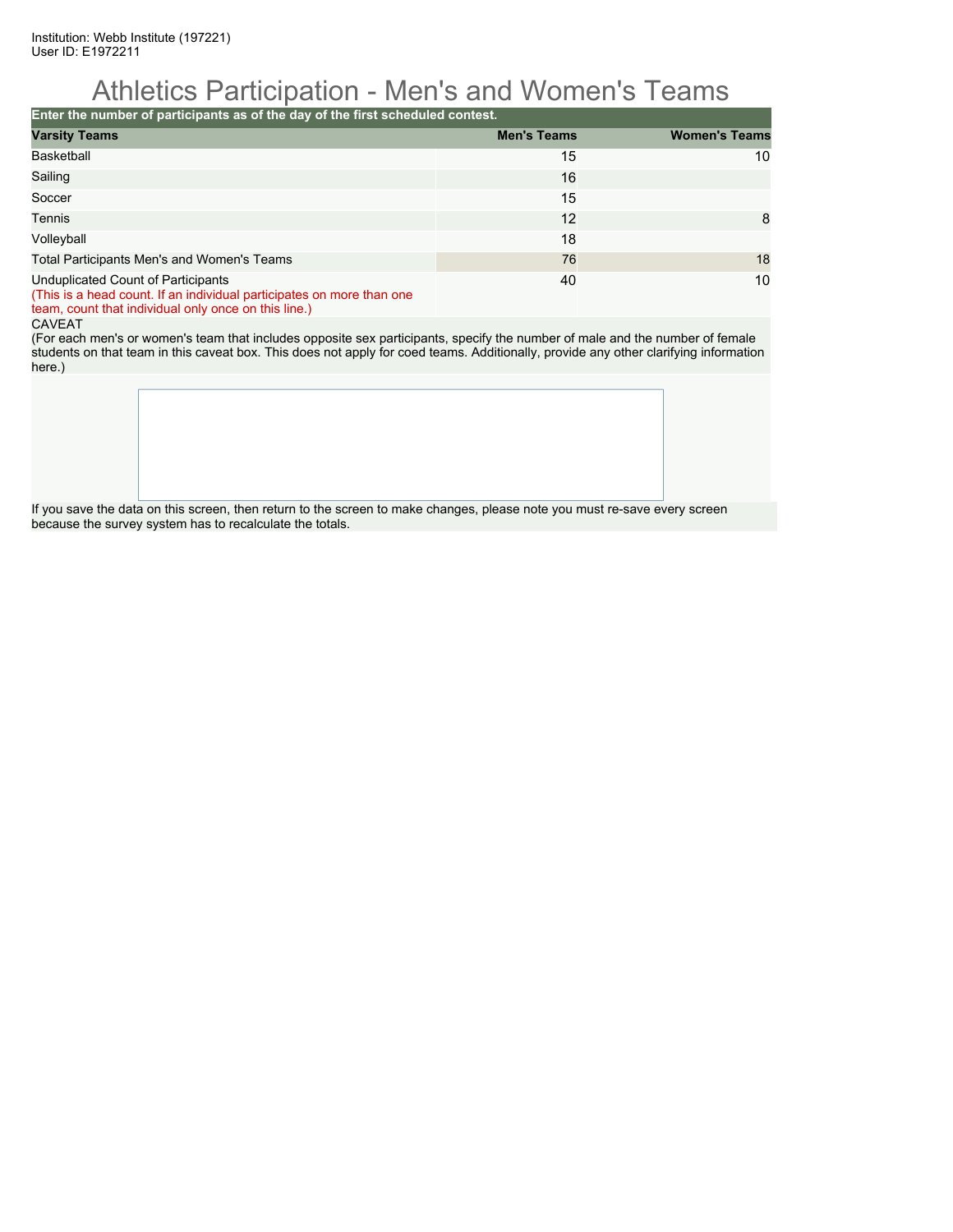### Head Coaches - Men's Teams

**For each men's team, indicate whether the head coach is male or female, was assigned to the team on a full-time or parttime basis, and whether the coach was employed by the institution on a full-time basis or on a part-time or volunteer basis, by entering a 1 in the appropriate field.**

**The Swimming and Diving (combined) fields allow up to 2 head coaches. The Track and Field and Cross Country (combined) fields allow up to 3.**

| <b>Male Head Coaches</b><br><b>Female Head Coaches</b> |                                |                                                                           |                                      |                                       |                         |                                                                                |                                      |                                                      |                          |
|--------------------------------------------------------|--------------------------------|---------------------------------------------------------------------------|--------------------------------------|---------------------------------------|-------------------------|--------------------------------------------------------------------------------|--------------------------------------|------------------------------------------------------|--------------------------|
| Varsity<br>Teams                                       | a<br>Full-Time<br><b>Basis</b> | Assigned Assigned to<br>to Team on Team on a<br>Part-Time<br><b>Basis</b> | Full-Time<br>Institution<br>Employee | Part-Time<br>Employee or<br>Volunteer | a<br>Full-Time<br>Basis | Assigned Assigned to<br>Institution to Team on Team on a<br>Part-Time<br>Basis | Full-Time<br>Institution<br>Employee | Part-Time<br>Institution<br>Employee or<br>Volunteer | Total<br>Head<br>Coaches |
| <b>Basketball</b>                                      |                                |                                                                           |                                      |                                       |                         |                                                                                |                                      |                                                      |                          |
| Sailing                                                |                                |                                                                           |                                      |                                       |                         |                                                                                |                                      |                                                      |                          |
| Soccer                                                 |                                |                                                                           |                                      |                                       |                         |                                                                                |                                      |                                                      |                          |
| Tennis                                                 |                                |                                                                           | 1                                    |                                       |                         |                                                                                |                                      |                                                      |                          |
| Volleyball                                             |                                |                                                                           |                                      |                                       |                         |                                                                                |                                      |                                                      |                          |
| Coaching<br>Position<br>Totals                         | $\mathbf 0$                    | 5                                                                         | 1                                    | 4                                     | 0                       | 0                                                                              | $\mathbf 0$                          | $\mathbf 0$                                          | 5                        |
| <b>CAVEAT</b>                                          |                                |                                                                           |                                      |                                       |                         |                                                                                |                                      |                                                      |                          |
|                                                        |                                |                                                                           |                                      |                                       |                         |                                                                                |                                      |                                                      |                          |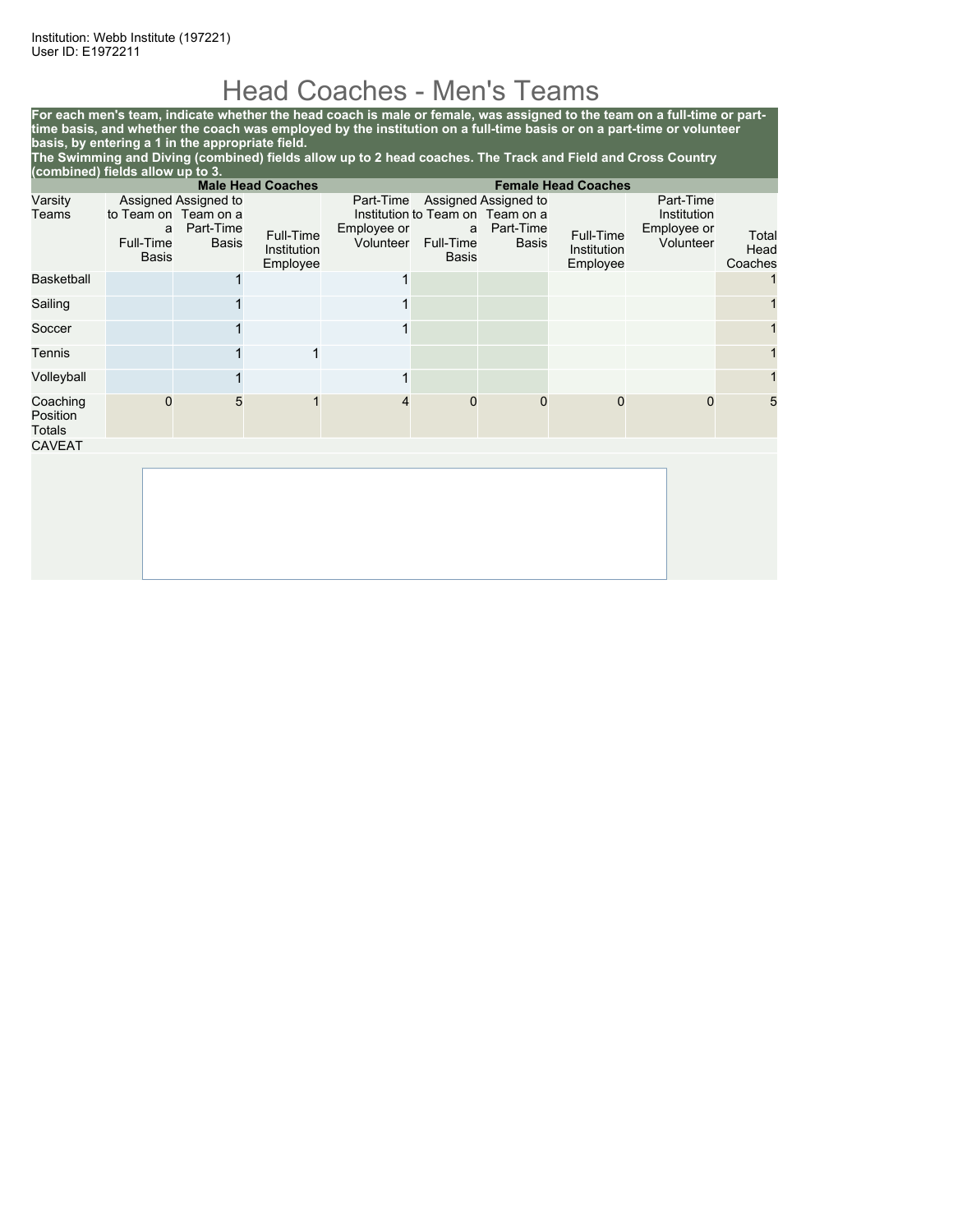## Head Coaches - Women's Teams

**For each women's team, indicate whether the head coach is male or female, was assigned to the team on a full-time or part-time basis, and whether the coach was employed by the institution on a full-time basis or on a part-time or volunteer basis, by entering a 1 in the appropriate field. The Swimming and Diving (combined) fields allow up to 2 head coaches. The Track and Field and Cross Country**

| (combined) fields allow up to 3. |                                                 |                                            |                                      |                |                                     |                                                                                                   |                                      |                                                      |                          |
|----------------------------------|-------------------------------------------------|--------------------------------------------|--------------------------------------|----------------|-------------------------------------|---------------------------------------------------------------------------------------------------|--------------------------------------|------------------------------------------------------|--------------------------|
|                                  |                                                 |                                            | <b>Male Head Coaches</b>             |                |                                     |                                                                                                   | <b>Female Head Coaches</b>           |                                                      |                          |
| Varsity<br>Teams                 | to Team on Team on a<br>a<br>Full-Time<br>Basis | Assigned Assigned to<br>Part-Time<br>Basis | Full-Time<br>Institution<br>Employee | Employee or    | Volunteer Full-Time<br><b>Basis</b> | Part-Time Assigned Assigned to<br>Institution to Team on Team on a<br>a Part-Time<br><b>Basis</b> | Full-Time<br>Institution<br>Employee | Part-Time<br>Institution<br>Employee or<br>Volunteer | Total<br>Head<br>Coaches |
| <b>Basketball</b>                |                                                 |                                            |                                      | 1              |                                     |                                                                                                   |                                      |                                                      |                          |
| Tennis                           |                                                 |                                            |                                      |                |                                     |                                                                                                   |                                      |                                                      |                          |
| Coaching<br>Position<br>Totals   | 0                                               |                                            | 0                                    | $\overline{2}$ | $\mathbf 0$                         | $\Omega$                                                                                          | $\Omega$                             | 0                                                    | $\overline{2}$           |
| <b>CAVEAT</b>                    |                                                 |                                            |                                      |                |                                     |                                                                                                   |                                      |                                                      |                          |
|                                  |                                                 |                                            |                                      |                |                                     |                                                                                                   |                                      |                                                      |                          |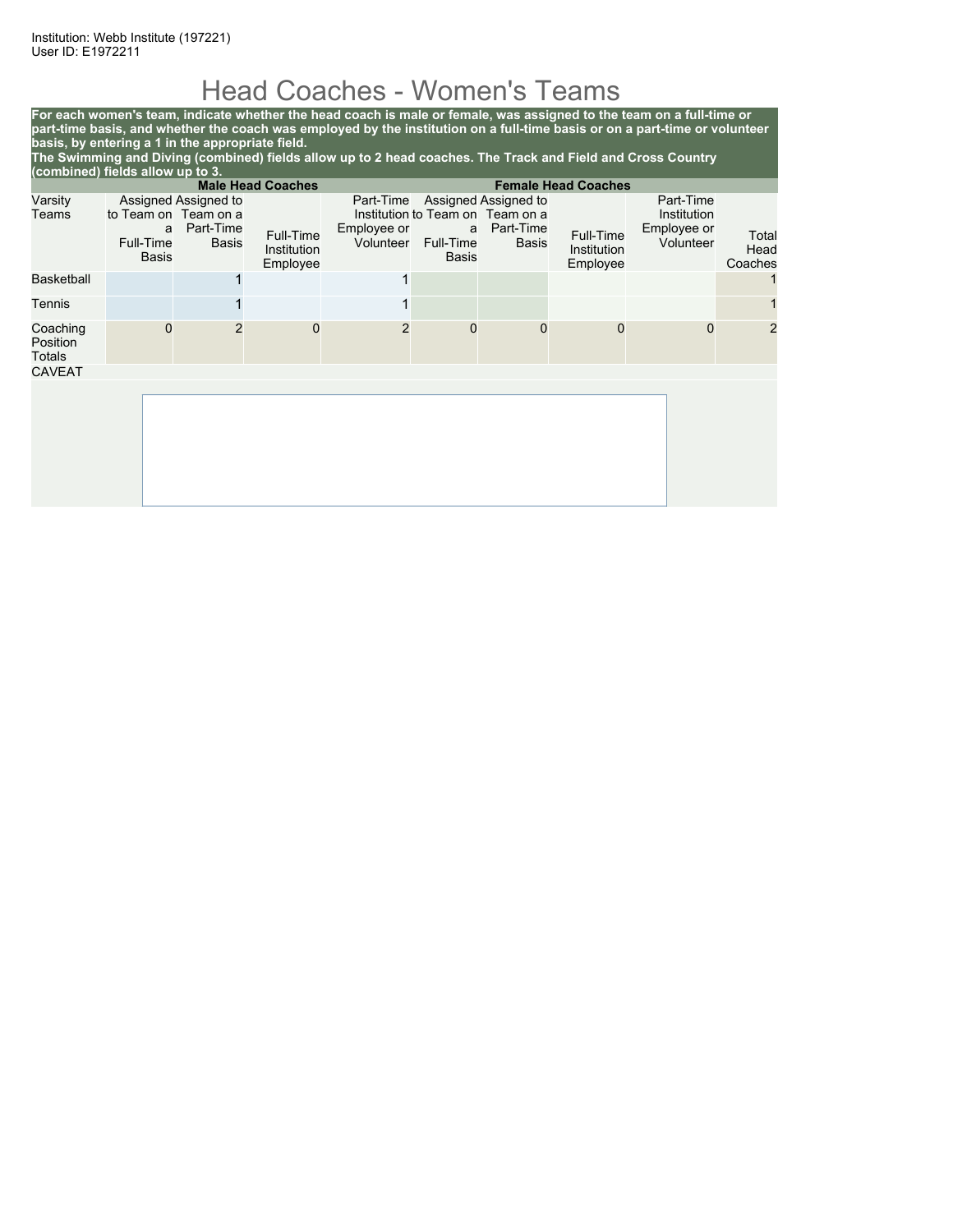# Head Coaches' Salaries - Men's and Women's Teams

| Enter only salaries and bonuses that your institution pays head coaches as compensation for coaching. Do not include<br>benefits on this screen.<br>Do not include volunteer coaches in calculating the average salary and the Full-Time Equivalent (FTE) Total. |                    |                      |
|------------------------------------------------------------------------------------------------------------------------------------------------------------------------------------------------------------------------------------------------------------------|--------------------|----------------------|
| For help calculating the FTE total click on the Instructions link on this screen.                                                                                                                                                                                | <b>Men's Teams</b> | <b>Women's Teams</b> |
| Average Annual Institutional Salary per Head Coaching Position (for coaching<br>duties only)                                                                                                                                                                     | 4,000              | 3.100                |
| Number of Head Coaching Positions Used to Calculate the Average                                                                                                                                                                                                  | 5                  | 2                    |
| Number of Volunteer Head Coaching Positions (Do not include these coaches<br>in your salary or FTE calculations.)                                                                                                                                                |                    |                      |
| Average Annual Institutional Salary per Full-time equivalent (FTE)                                                                                                                                                                                               | 37.037             | 18,235               |
| Sum of Full-Time Equivalent (FTE) Positions Used to Calculate the Average                                                                                                                                                                                        | 0.54               | 0.34                 |
| CAVEAT                                                                                                                                                                                                                                                           |                    |                      |
|                                                                                                                                                                                                                                                                  |                    |                      |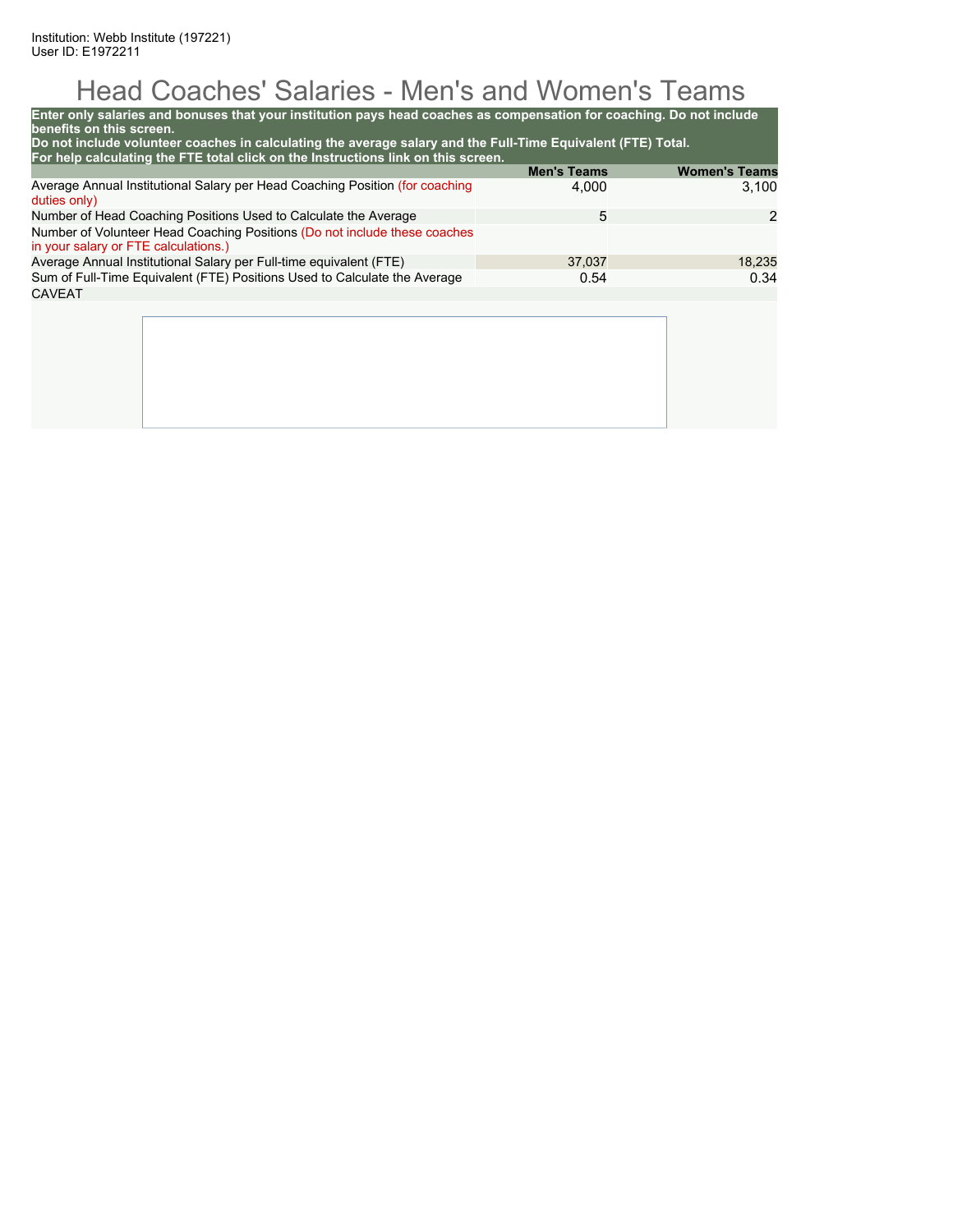#### Athletically Related Student Aid - Men's and Women's **Teams**

| not have any aid to report, enter a 0. | Athletically related student aid is any scholarship, grant, or other form of financial assistance, offered by an institution,<br>the terms of which require the recipient to participate in a program of intercollegiate athletics at the institution. Other<br>student aid, of which a student-athlete simply happens to be the recipient, is not athletically related student aid. If you do |                      |              |
|----------------------------------------|------------------------------------------------------------------------------------------------------------------------------------------------------------------------------------------------------------------------------------------------------------------------------------------------------------------------------------------------------------------------------------------------|----------------------|--------------|
|                                        | <b>Men's Teams</b>                                                                                                                                                                                                                                                                                                                                                                             | <b>Women's Teams</b> | <b>Total</b> |
| Amount of Aid                          |                                                                                                                                                                                                                                                                                                                                                                                                | O                    | $\Omega$     |
| Ratio (percent)                        |                                                                                                                                                                                                                                                                                                                                                                                                | 0                    | 100%         |
| <b>CAVEAT</b>                          |                                                                                                                                                                                                                                                                                                                                                                                                |                      |              |
|                                        |                                                                                                                                                                                                                                                                                                                                                                                                |                      |              |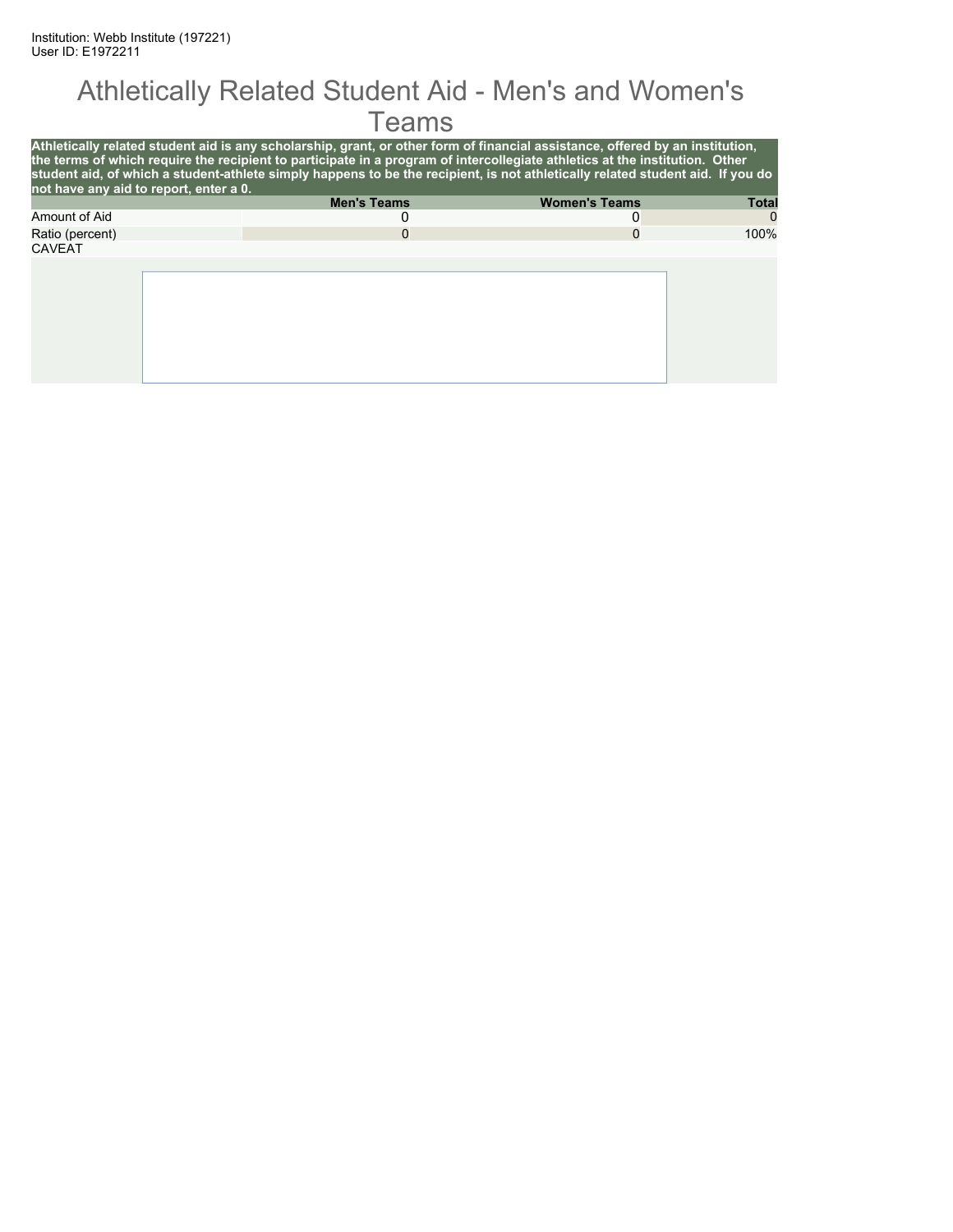# Recruiting Expenses - Men's and Women's Teams

| Recruiting expenses are all expenses an institution incurs attributable to recruiting activities. This includes, but is not<br>limited to, expenses for lodging, meals, telephone use, and transportation (including vehicles used for recruiting<br>purposes) for both recruits and personnel engaged in recruiting, and other expenses for official and unofficial visits, and<br>all other expenses related to recruiting. If you do not have any recruiting expenses to report, enter a 0. |                    |                      |              |  |  |  |  |
|------------------------------------------------------------------------------------------------------------------------------------------------------------------------------------------------------------------------------------------------------------------------------------------------------------------------------------------------------------------------------------------------------------------------------------------------------------------------------------------------|--------------------|----------------------|--------------|--|--|--|--|
|                                                                                                                                                                                                                                                                                                                                                                                                                                                                                                | <b>Men's Teams</b> | <b>Women's Teams</b> | <b>Total</b> |  |  |  |  |
| Total                                                                                                                                                                                                                                                                                                                                                                                                                                                                                          |                    | O                    | $\Omega$     |  |  |  |  |
| <b>CAVEAT</b>                                                                                                                                                                                                                                                                                                                                                                                                                                                                                  |                    |                      |              |  |  |  |  |
|                                                                                                                                                                                                                                                                                                                                                                                                                                                                                                |                    |                      |              |  |  |  |  |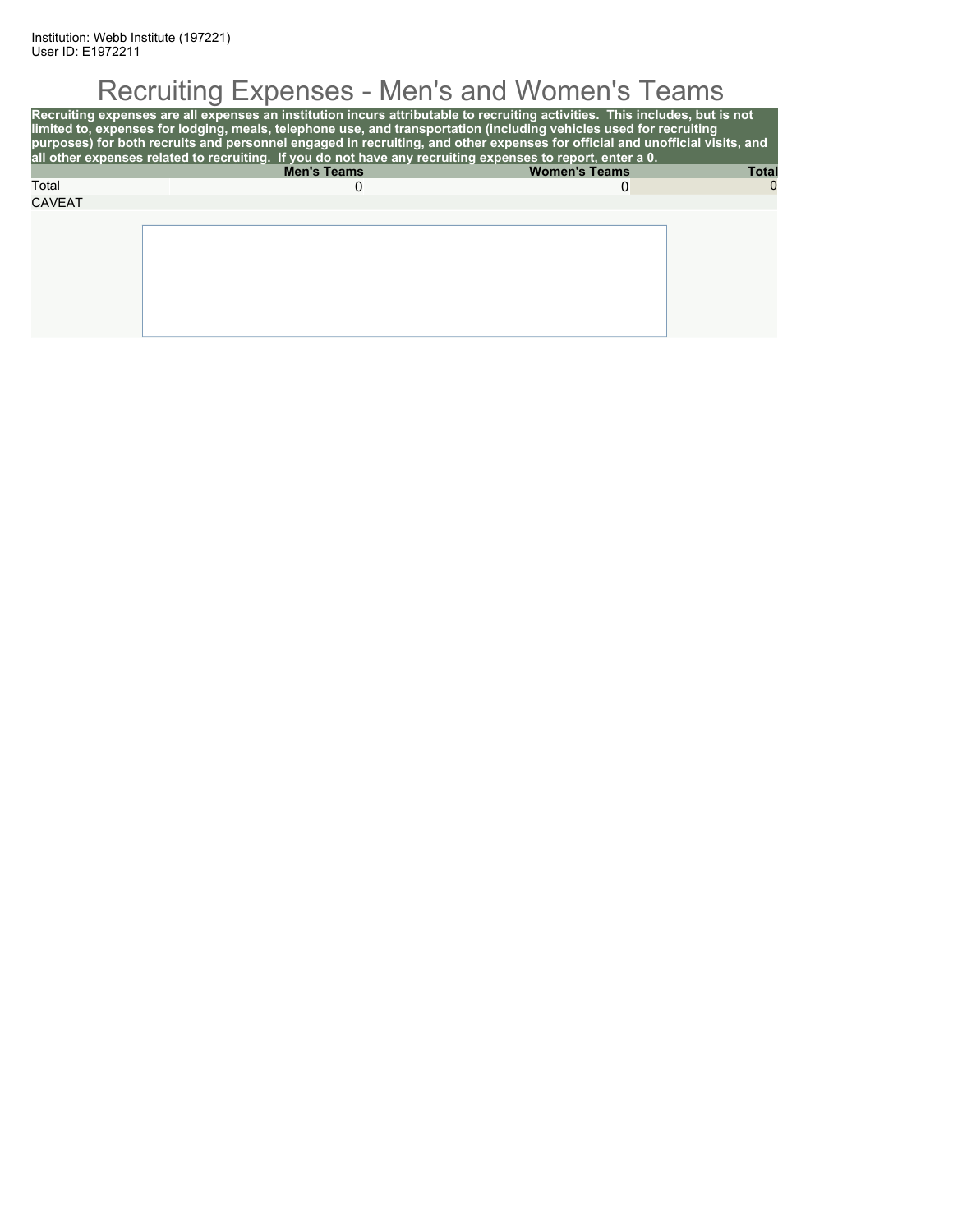### Operating (Game-Day) Expenses - Men's and Women's Teams by Team

**Operating expenses are all expenses an institution incurs attributable to home, away, and neutral-site intercollegiate athletic contests (commonly known as "game-day expenses"), for (A) Lodging, meals, transportation, uniforms, and equipment for coaches, team members, support staff (including, but not limited to team managers and trainers), and others; and (B) Officials.**

**For a sport with a men's team and a women's team that have a combined budget, click here for special instructions. Report actual numbers, not budgeted or estimated numbers. Please do not round beyond the next dollar.**

|                                                               |                     | <b>Men's Teams</b>                      |        |                        | <b>Women's Teams</b>                    |           |                                              |
|---------------------------------------------------------------|---------------------|-----------------------------------------|--------|------------------------|-----------------------------------------|-----------|----------------------------------------------|
| <b>Varsity Teams</b>                                          | <b>Participants</b> | <b>Operating</b><br><b>Expenses per</b> | Team   | <b>By Participants</b> | <b>Operating</b><br><b>Expenses per</b> | Team      | <b>By Total Operating</b><br><b>Expenses</b> |
|                                                               |                     | <b>Participant</b>                      |        |                        | <b>Participant</b>                      |           |                                              |
| Basketball                                                    | 15                  | 306                                     | 4,593  | 10                     |                                         | 255 2,550 | 7,143                                        |
| Sailing                                                       | 16                  | 250                                     | 3,995  |                        |                                         |           | 3,995                                        |
| Soccer                                                        | 15                  | 254                                     | 3,812  |                        |                                         |           | 3,812                                        |
| Tennis                                                        | 12                  | 229                                     | 2,744  | 8                      | 163                                     | 1,300     | 4,044                                        |
| Volleyball                                                    | 18                  | 139                                     | 2,510  |                        |                                         |           | 2,510                                        |
| <b>Total Operating</b><br>Expenses Men's and<br>Women's Teams | 76                  |                                         | 17,654 | 18                     |                                         | 3,850     | 21,504                                       |
| CAVEAT                                                        |                     |                                         |        |                        |                                         |           |                                              |

**Note: This screen is for game-day expenses only.**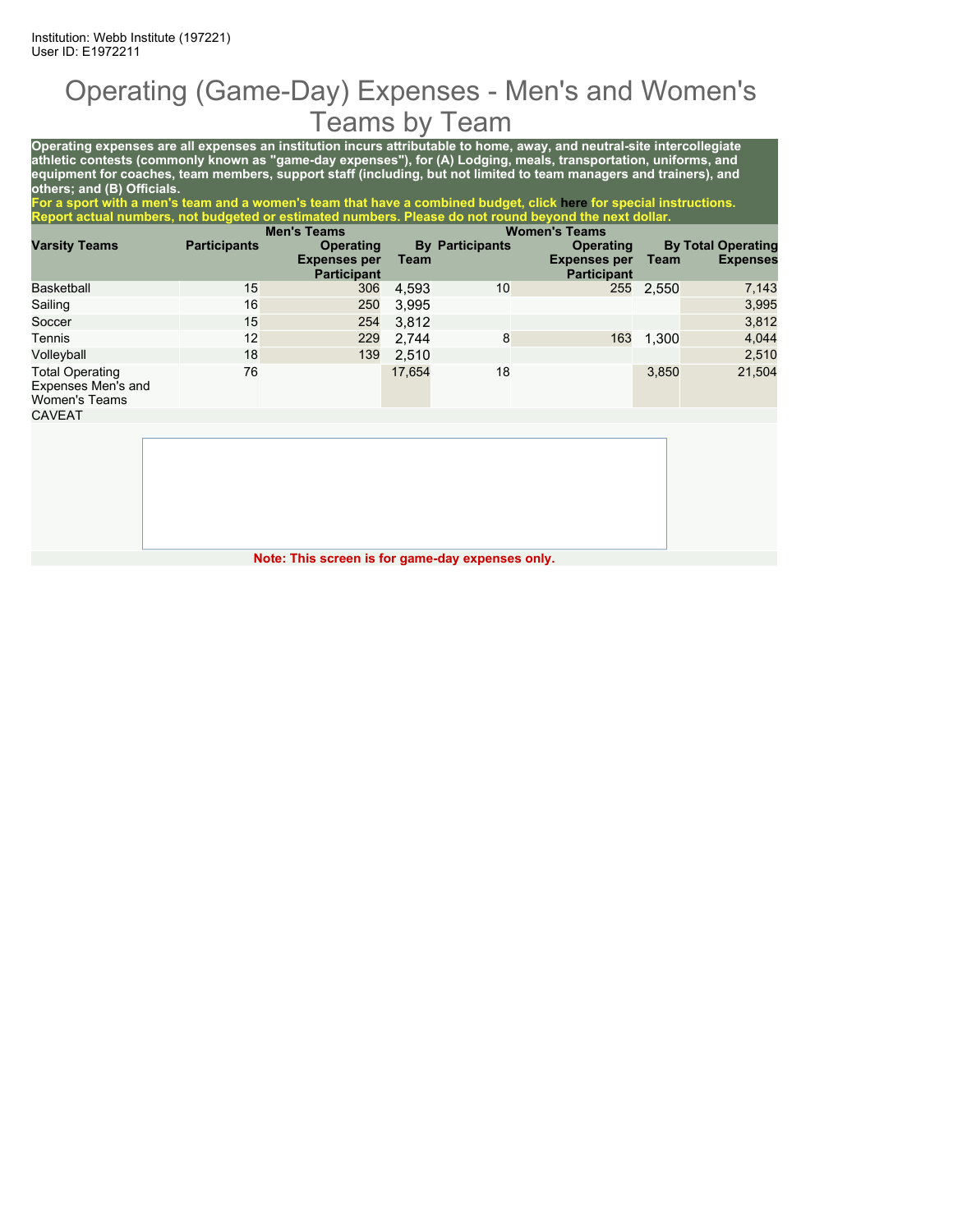## Total Expenses - Men's and Women's Teams

**Enter all expenses attributable to intercollegiate athletic activities. This includes appearance guarantees and options, athletically related student aid, contract services, equipment, fundraising activities, operating expenses, promotional activities, recruiting expenses, salaries and benefits, supplies, travel, and any other expenses attributable to intercollegiate athletic activities. Report actual numbers, not budgeted or estimated numbers. Please do not round beyond the next dollar. Varsity Teams Men's Teams Women's Teams Total** Basketball 6,550 5,205 11,755  $\blacksquare$  Sailing  $\blacksquare$  11,525  $\blacksquare$  11,525  $\blacksquare$  11,525  $\blacksquare$  11,525  $\blacksquare$  11,525  $\blacksquare$  11,525  $\blacksquare$  11,525  $\blacksquare$ 

| Soccer                                                                                       | 9.820  |        | 9,820  |
|----------------------------------------------------------------------------------------------|--------|--------|--------|
| Tennis                                                                                       | 5.955  | 4.902  | 10.857 |
| Volleyball                                                                                   | 6.954  |        | 6.954  |
| Total Expenses of all Sports, Except Football and Basketball,<br>Combined                    | 34.254 | 4.902  | 39,156 |
| Total Expenses Men's and Women's Teams                                                       | 40.804 | 10.107 | 50.911 |
| Not Allocated by Gender/Sport (Expenses not attributable to a<br>particular sport or sports) |        |        | 7,290  |
| <b>Grand Total Expenses</b>                                                                  |        |        | 58.201 |
| <b>CAVEAT</b>                                                                                |        |        |        |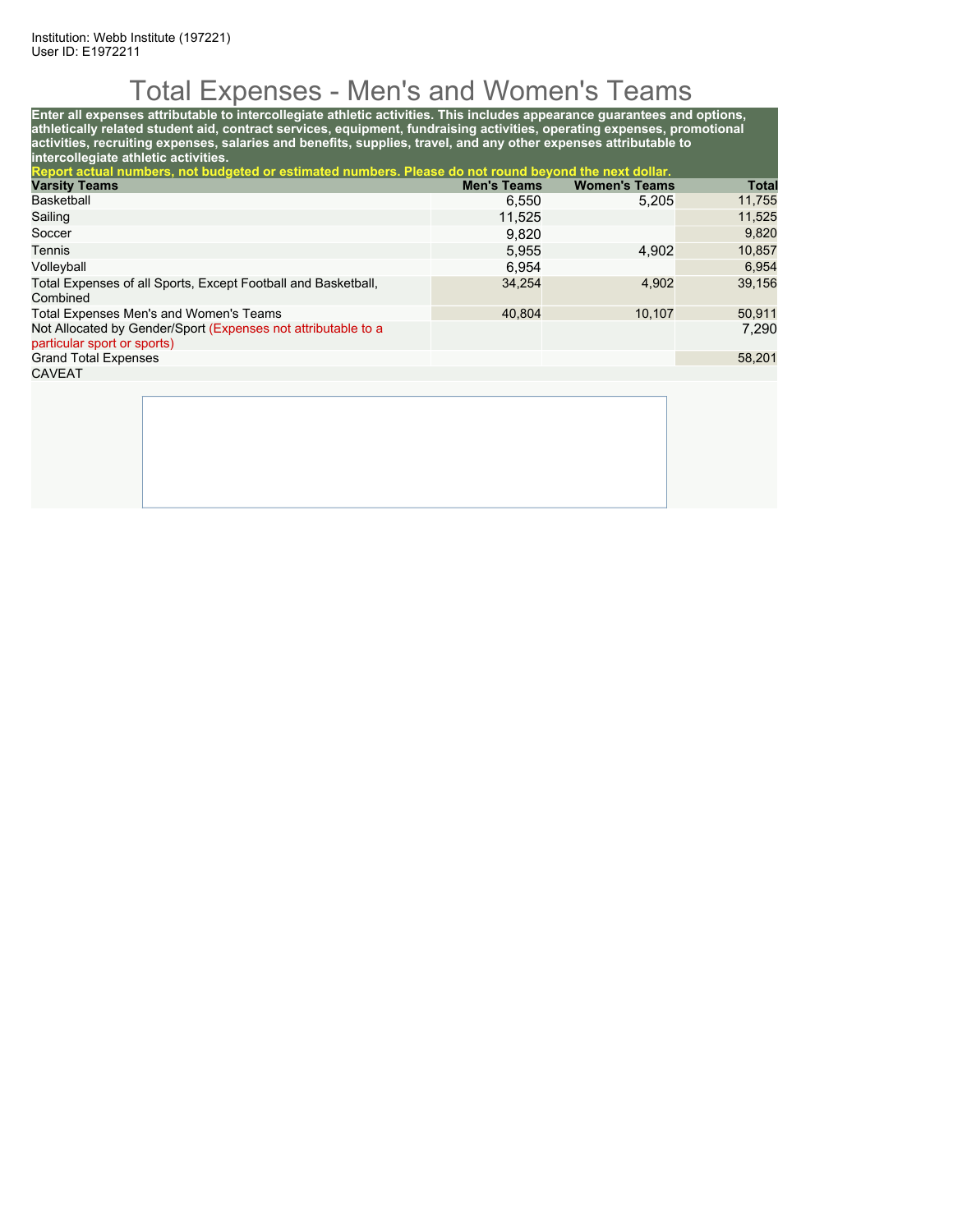## Total Revenues - Men's and Women's Teams

#### **Your total revenues must cover your total expenses.**

**Enter all revenues attributable to intercollegiate athletic activities. This includes revenues from appearance guarantees and options, an athletic conference, tournament or bowl games, concessions, contributions from alumni and others, institutional support, program advertising and sales, radio and television, royalties, signage and other sponsorships, sport camps, state or other government support, student activity fees, ticket and luxury box sales, and any other revenues attributable to intercollegiate athletic activities.**

| Report actual numbers, not budgeted or estimated numbers. Please do not round beyond the next dollar. |                    |                      |              |
|-------------------------------------------------------------------------------------------------------|--------------------|----------------------|--------------|
| <b>Varsity Teams</b>                                                                                  | <b>Men's Teams</b> | <b>Women's Teams</b> | <b>Total</b> |
| <b>Basketball</b>                                                                                     | 8.238              | 5.100                | 13,338       |
| Sailing                                                                                               | 12,210             |                      | 12,210       |
| Soccer                                                                                                | 9.315              |                      | 9,315        |
| Tennis                                                                                                | 4,708              | 5.007                | 9,715        |
| Volleyball                                                                                            | 6.333              |                      | 6,333        |
| Total Revenues of all Sports, Except Football and Basketball,<br>Combined                             | 32,566             | 5,007                | 37.573       |
| Total Revenues Men's and Women's Teams                                                                | 40.804             | 10.107               | 50,911       |
| Not Allocated by Gender/Sport (Revenues not attributable to a<br>particular sport or sports)          |                    |                      | 7.290        |
| Grand Total for all Teams (includes by team and not allocated by<br>gender/sport)                     |                    |                      | 58,201       |
| <b>CAVEAT</b>                                                                                         |                    |                      |              |
|                                                                                                       |                    |                      |              |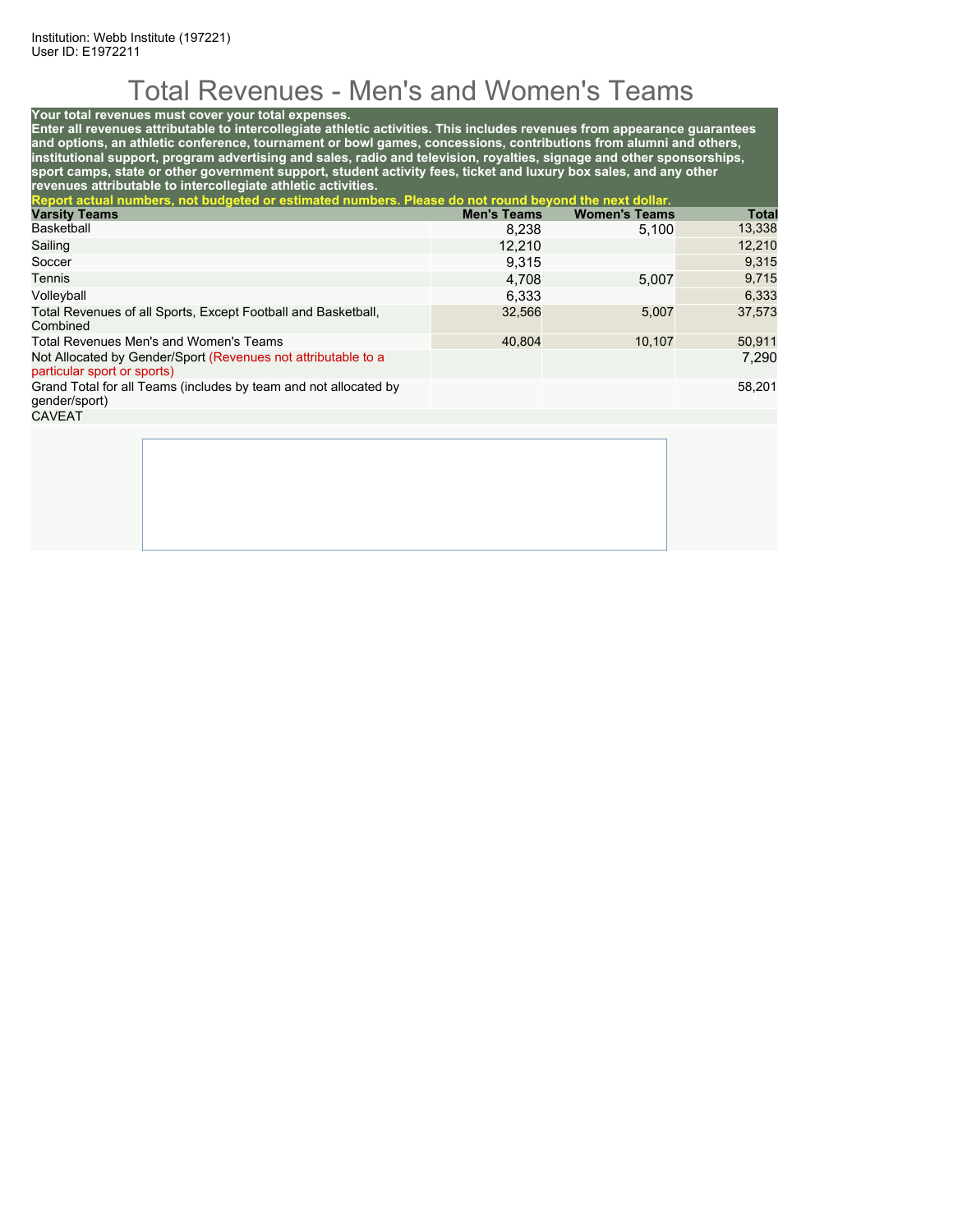#### Summary - Men's and Women's Teams

**Your Grand Total Revenues must be equal to or greater than your Grand Total Expenses or you will not be able to lock**

|   | your survey.                                                                |                    |                      |        |
|---|-----------------------------------------------------------------------------|--------------------|----------------------|--------|
|   |                                                                             | <b>Men's Teams</b> | <b>Women's Teams</b> | Total  |
|   | <b>Total of Head Coaches' Salaries</b>                                      | 20,000             | 6,200                | 26,200 |
| 2 | <b>Total of Assistant Coaches' Salaries</b>                                 |                    | 0                    | 0      |
| 3 | Total Salaries (Lines 1+2)                                                  | 20,000             | 6,200                | 26,200 |
| 4 | <b>Athletically Related Student Aid</b>                                     |                    |                      |        |
| 5 | <b>Recruiting Expenses</b>                                                  | 0                  | O                    | 0      |
|   | 6 Operating (Game-Day) Expenses                                             | 17,654             | 3,850                | 21,504 |
|   | Summary of Subset Expenses (Lines 3+4+5+6)                                  | 37,654             | 10.050               | 47.704 |
| 8 | <b>Total Expenses for Teams</b>                                             | 40,804             | 10,107               | 50,911 |
| 9 | Total Expenses for Teams Minus Subset Expenses (Line 8 - Line 7)            | 3,150              | 57                   | 3,207  |
|   | 10 Not Allocated Expenses                                                   |                    |                      | 7,290  |
|   | 11 Grand Total Expenses (Lines 8+10)                                        |                    |                      | 58,201 |
|   | 12 Total Revenues for Teams                                                 | 40.804             | 10,107               | 50,911 |
|   | 13 Not Allocated Revenues                                                   |                    |                      | 7.290  |
|   | 14 Grand Total Revenues (Lines 12+13)                                       |                    |                      | 58,201 |
|   | 15 Total Revenues for Teams minus Total Expenses for Teams (Line 12-Line 8) | $\mathbf 0$        | 0                    |        |
|   | 16 Grand Total Revenues Minus Grand Total Expenses (Line 14- Line 11)       |                    |                      | 0      |

To return to a data entry screen, click on the link in the Navigation Menu.

To proceed to the Supplemental Information screen, click on the link in the Navigation Menu or click on the "Next" button on this screen.